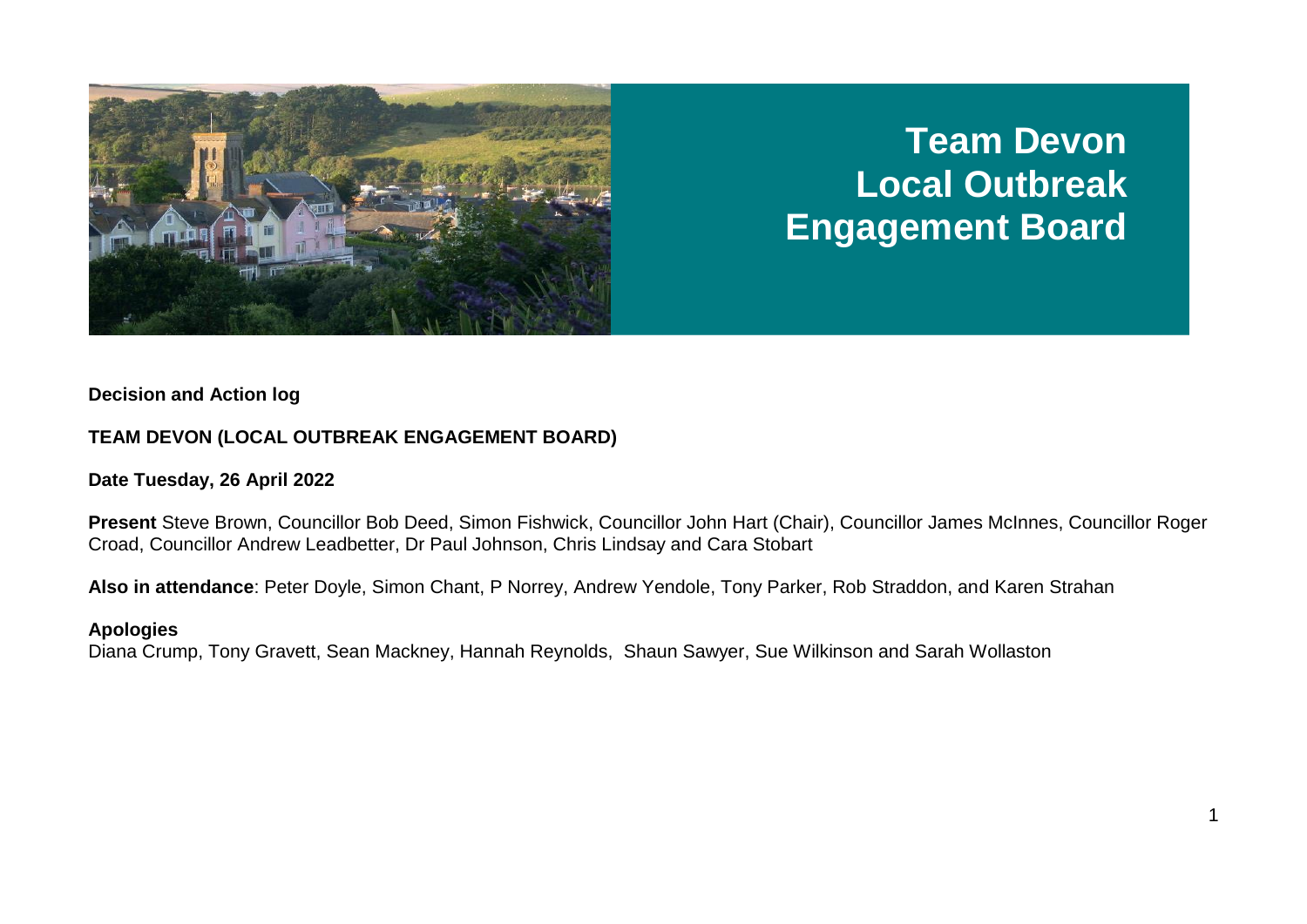| No. | <b>Decision/Action/Message</b>                                                                                                                                                                                                                                                                                         | <b>Who Will action?</b>                     | When? |
|-----|------------------------------------------------------------------------------------------------------------------------------------------------------------------------------------------------------------------------------------------------------------------------------------------------------------------------|---------------------------------------------|-------|
| No. | <b>Decision/Action/Message</b>                                                                                                                                                                                                                                                                                         | <b>Who Will</b><br>Communicate /<br>action? | When? |
| 45. | <b>Membership</b><br>The Chair reported the retirement of Rhys Roberts (Visit Devon) and appointment<br>of Simon Fishwick and asked that a letter of thanks be sent to Rhys for his service<br>to the Board.                                                                                                           |                                             |       |
| 46. | <b>Notes of the Previous Board Meeting</b><br>The notes of the previous Board meeting on 15 March 2022 were endorsed.                                                                                                                                                                                                  |                                             |       |
| 47. | Urgent Items from the Health Protection Board<br>The Director of Public Health advised that there were no urgent items for<br>escalation from the Health Protection Board.                                                                                                                                             |                                             |       |
| 48. | Report / Presentation from the Health Protection Board<br>The Board received a Report from the Health Protection Board on current issues,<br>data and matters for information.                                                                                                                                         |                                             |       |
|     | Matters included in the Report were as follows.<br>explanation of the slides (attached) relating to updated monitoring processes as<br>a result of the introduction of LFT test charges and resulting reduction of<br>widespread testing within the community and the Devon dashboard would be<br>updated accordingly; |                                             |       |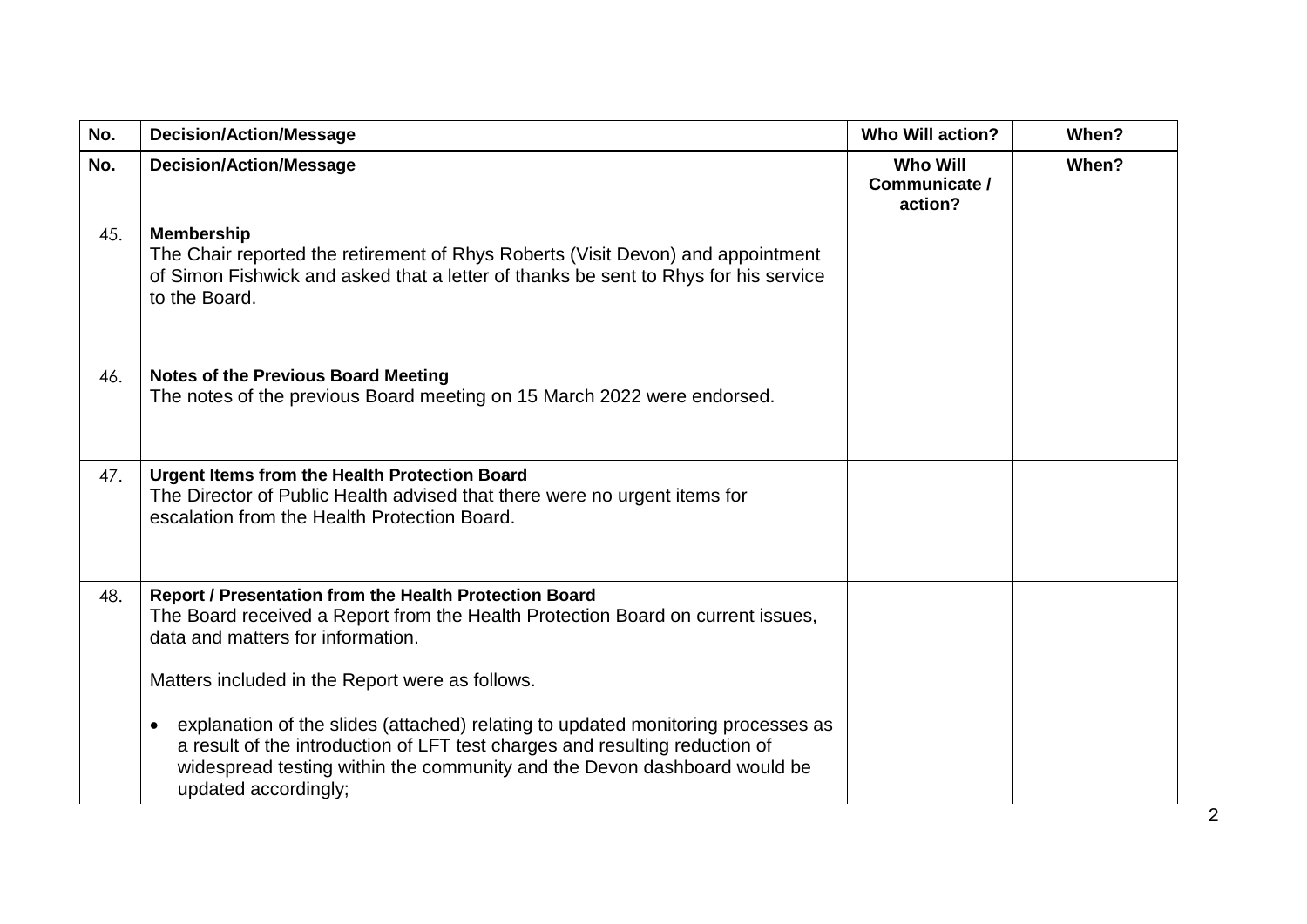| No. | <b>Decision/Action/Message</b>                                                                                                                                                                                                                                                                                                                                                                                                                                                                                                                                                                                                                                                                 | <b>Who Will action?</b> | When? |
|-----|------------------------------------------------------------------------------------------------------------------------------------------------------------------------------------------------------------------------------------------------------------------------------------------------------------------------------------------------------------------------------------------------------------------------------------------------------------------------------------------------------------------------------------------------------------------------------------------------------------------------------------------------------------------------------------------------|-------------------------|-------|
|     | the new monitoring data provided by ONS Infection Surveys and as shown in<br>$\bullet$<br>the presentation slides included deaths; admissions to hospitals, and positive<br>rates, and the divergence of the positive test data against the ONS Infection<br>Surveys;<br>positive rates were decreasing but remained relatively high and death rates<br>were now consistent with the seasonal average and not excessive as they had<br>been prior to the vaccination programme; and<br>health and care staff would continue to be tested twice weekly and results<br>reflected the community trend in line with the ONS surveys with infections<br>remaining relatively high (1 in 12 people). |                         |       |
|     | The Board noted the position.                                                                                                                                                                                                                                                                                                                                                                                                                                                                                                                                                                                                                                                                  |                         |       |
|     | The dashboard pages could be found here:                                                                                                                                                                                                                                                                                                                                                                                                                                                                                                                                                                                                                                                       |                         |       |
|     | UK summary: UK Summary   Coronavirus (COVID-19) in the UK (data.gov.uk)<br>Devon Dashboard: Coronavirus dashboard and data in Devon - Coronavirus<br>$(COVID-19)$<br>Coronavirus dashboard and data in Devon - Coronavirus (COVID-19) Devon                                                                                                                                                                                                                                                                                                                                                                                                                                                    |                         |       |
|     | detailed age breakdown: Cases in Devon   Coronavirus in the UK (data.gov.uk)<br>Interactive Map: Interactive map of cases   Coronavirus in the UK (data.gov.uk)                                                                                                                                                                                                                                                                                                                                                                                                                                                                                                                                |                         |       |
| 49. | <b>NHS Update</b><br>The Chair of the Clinical Commissioning Group presented to the Board data on<br>NHS pressures, admissions, hospitalisations and vaccines.                                                                                                                                                                                                                                                                                                                                                                                                                                                                                                                                 |                         |       |
|     | Of note, he highlighted that:<br>• the number of positive cases in hospitals echoed community prevalence and                                                                                                                                                                                                                                                                                                                                                                                                                                                                                                                                                                                   |                         |       |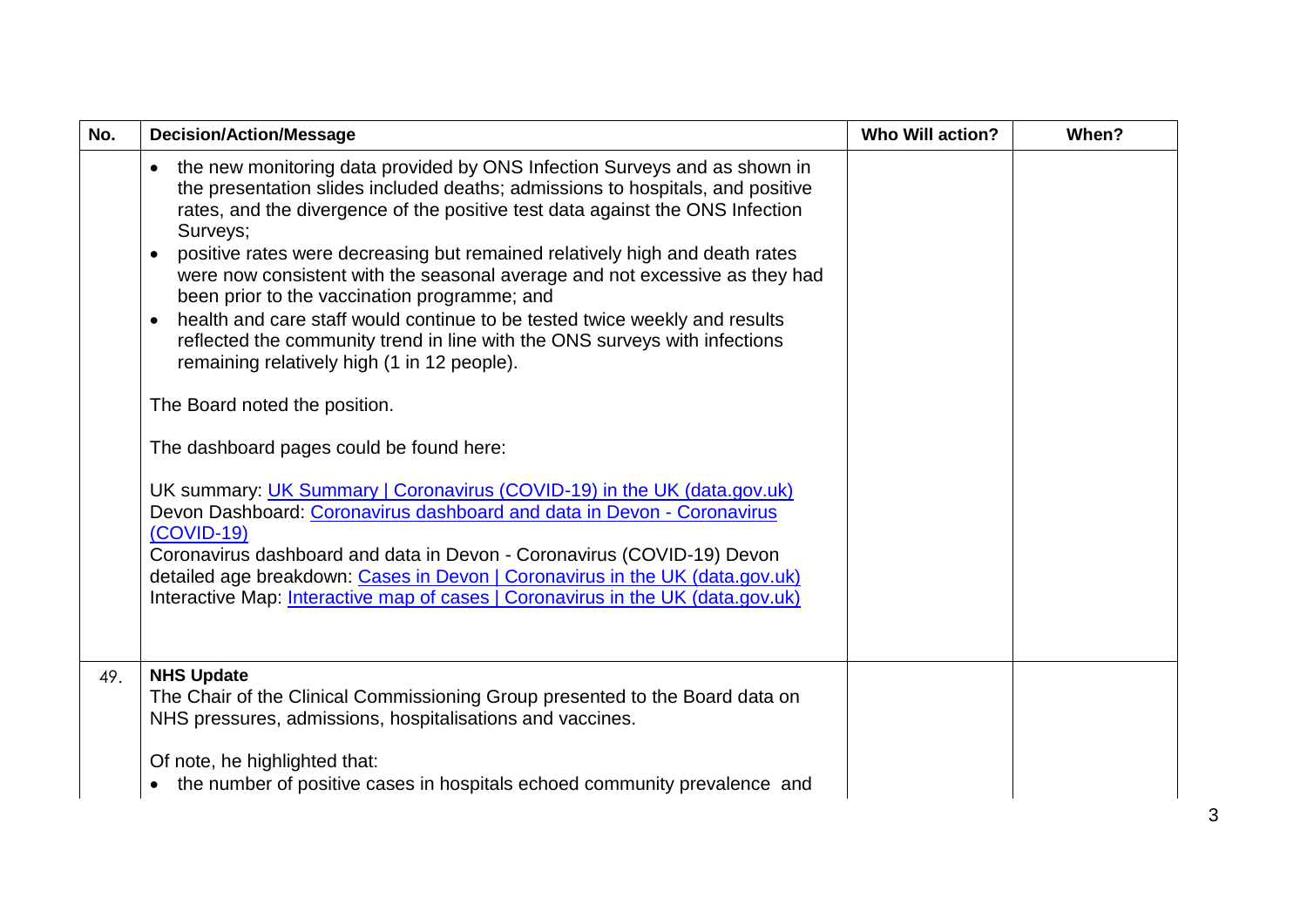| No. | <b>Decision/Action/Message</b>                                                                                                                                                                                                                                                                                                                                                                                                                                                                                                                                                                                                                                                                                                                                                                                                                                                                                                                                                                                                                                                                                                                                                                        | <b>Who Will action?</b> | When? |
|-----|-------------------------------------------------------------------------------------------------------------------------------------------------------------------------------------------------------------------------------------------------------------------------------------------------------------------------------------------------------------------------------------------------------------------------------------------------------------------------------------------------------------------------------------------------------------------------------------------------------------------------------------------------------------------------------------------------------------------------------------------------------------------------------------------------------------------------------------------------------------------------------------------------------------------------------------------------------------------------------------------------------------------------------------------------------------------------------------------------------------------------------------------------------------------------------------------------------|-------------------------|-------|
|     | the majority of admissions were non-COVID-19 related, but the virus could<br>contribute to the severity of the primary condition faced by the patient;<br>a small proportion of patients with COVID-19 was in intensive care (2 of 209<br>(acute Trusts) but there was a significant impact on efficiency (with the covid<br>safety precautions in place);<br>the number of staff absences (600 across the Trusts) as a result of infections<br>$\bullet$<br>remained significant and twice weekly testing was underway and results aligned<br>with community rates and the impact on the NHS was reducing overtime and<br>the backlog (waiting lists) was being addressed but this remained a significant<br>issue across the NHS;<br>the vaccine booster programme for over 75s, care home residents and those<br>$\bullet$<br>with immune suppressed conditions was rolling-out successfully, and<br>vaccinations for children 5-11 years was ongoing (18% to date in Devon) and<br>was lower than other age groups but relatively high against other areas; and<br>there were extended treatment options within acute settings which later were<br>٠<br>likely to be extended into the community. |                         |       |
|     | Questions from Board Members related to:                                                                                                                                                                                                                                                                                                                                                                                                                                                                                                                                                                                                                                                                                                                                                                                                                                                                                                                                                                                                                                                                                                                                                              |                         |       |
|     | community injections programmes by the NHS (in Tesco shops for example)<br>٠<br>remained in place for use for anyone eligible for a vaccination;<br>the impact in Schools with the return from half term and continued testing and<br>positive rates were likely to reflect community prevalence (and the Director of<br>Public Health undertook to provide more information on this);<br>the level of anti-bodies within the community (99%) and the impact of this and<br>$\bullet$<br>whilst it did not appear to prevent second or more infections it did appear to<br>reduce significant illness; however the impact of future variants was unknown;<br>the rate of vaccinations for children $5 - 11$ years at 18%; and<br>$\bullet$<br>large employers who were still voluntarily testing and there was national                                                                                                                                                                                                                                                                                                                                                                               |                         |       |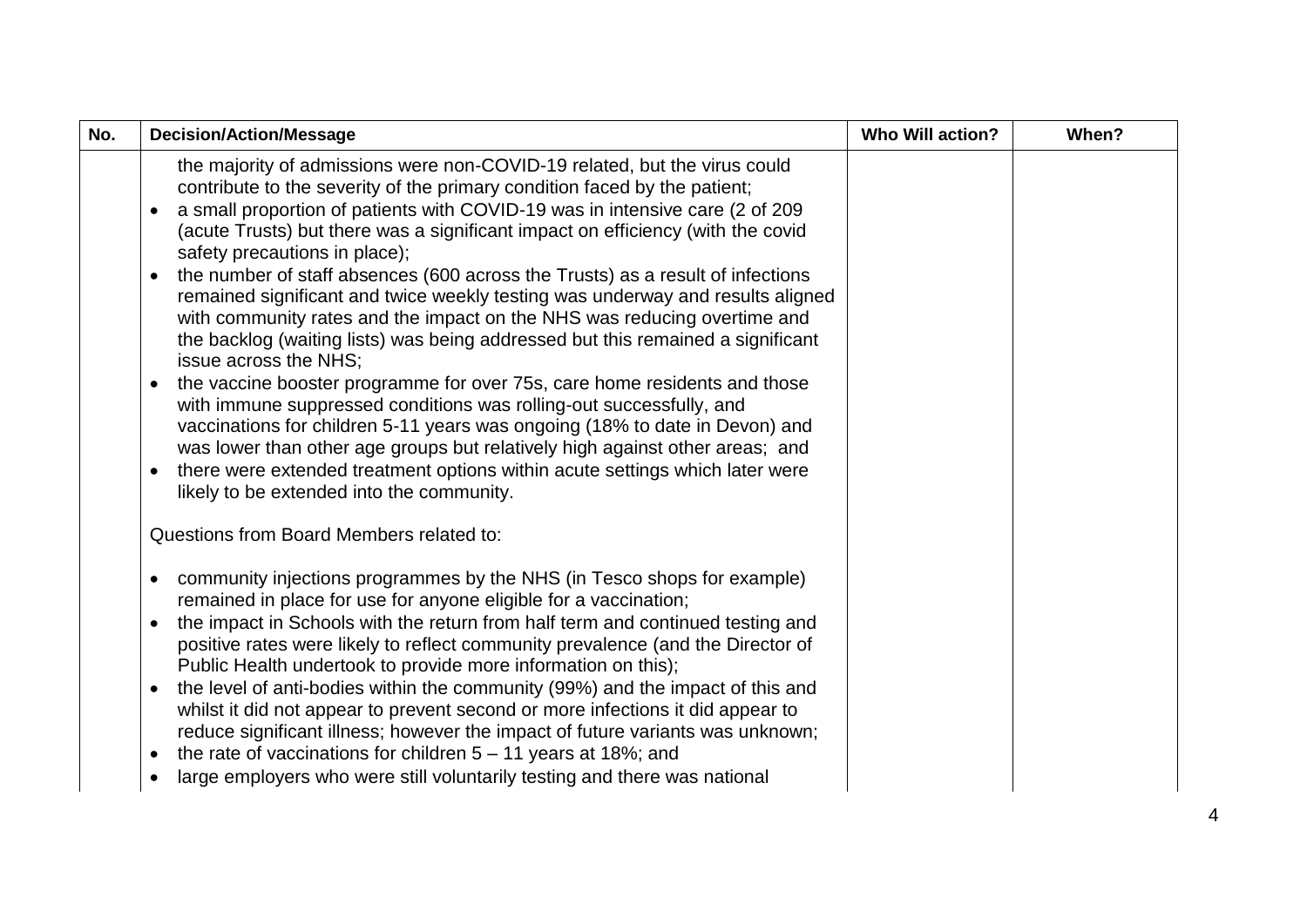| No. | <b>Decision/Action/Message</b>                                                                                                                                                                                                                                | <b>Who Will action?</b> | When? |
|-----|---------------------------------------------------------------------------------------------------------------------------------------------------------------------------------------------------------------------------------------------------------------|-------------------------|-------|
|     | guidance available and whilst test suppliers were not named or signposted<br>Employers should ensure supply from reputable and appropriate channels and<br>Trading Standards would also be able to advise (and this should be included in<br>communications). |                         |       |
|     | AGREED that the Director of Public Health supply further information about<br>infection rates and impacts in Devon Schools.                                                                                                                                   |                         |       |
| 50. | <b>Public Questions / Other Questions for the Board</b><br>No questions were raised                                                                                                                                                                           |                         |       |
| 51. | <b>Key Messages to be Communicated</b><br>The Board and Head of Communications and Media considered the key messages<br>coming from the meeting.                                                                                                              |                         |       |
|     | This included:                                                                                                                                                                                                                                                |                         |       |
|     | "We may all be learning to live with Covid but it hasn't gone away and there are<br>still a very high number of cases across all our communities in Devon.                                                                                                    |                         |       |
|     | People need to remain mindful and continue to help in protecting others, especially<br>the most vulnerable.                                                                                                                                                   |                         |       |
|     |                                                                                                                                                                                                                                                               |                         |       |